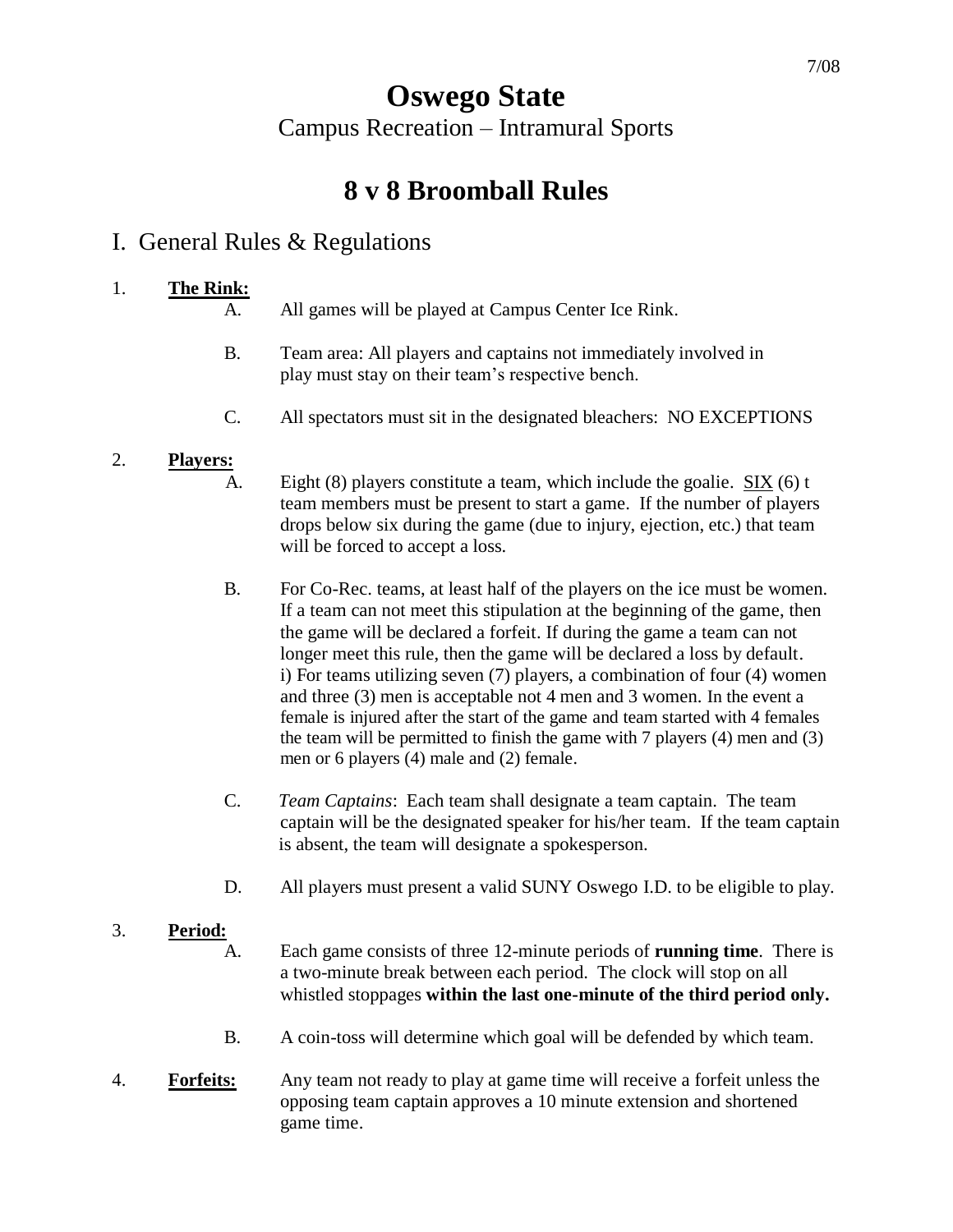- *5.* **Time Outs:** Each team is entitled to one (1) time-out per game, a team can call a time-out during a dead ball or when they have possession of the ball. Following a time-out an indirect shot will take place from the spot where the time was called. A time- out shall not exceed 1.5 minutes. Time-Out Continue: If either team is not ready to play within the allotted time a one-minute delay of game penalty will be enforced. (*Result: faceoff in the violating team's own face-off circle)*
- **6. Tie Game:** A five (5) minute period of sudden death will only be played during the playoffs, 8 players with out the use of goalies, if necessary will be followed by a shoot-out. *Shoot-out from the blue line: five (5) players take a shot from the blue line at an open goal. Co-Rec: five (5) players with a minimum of (2) females. If the score is still tied at the conclusion of the first shoot-out, then the same five players will alternate one shot at a time in a sudden death format in the same order as the first shoot-out until a winner is declared.*
- 7. **Substitutions:** Are allowed either "on the fly" or at any time when the ball is dead. Each substitute shall be in uniform, with proper equipment, ready to play. But games must not be delayed by substitutions. A delay of game penalty will be issued, resulting in a one-minute "man-down" penalty. (*Result: faceoff in the violating team's own face-off circle)*

#### 8. **Official's Decisions:**

- A. ALL DECISIONS OF THE OFFICIAL(S) ARE FINAL
- B. Players who are asked to leave the ice due to a penalty have a maximum of 15 seconds to do so. Failure to do so will result in an additional one-minute of penalty time for that player.
- C. Arguing with the officials or other unsportsmanlike conduct will result in penalty or a possible ejection from the game.

#### 9. **Movement of Ball:**

- A. The game ball must be projected by a broomball stick, except as specified in Rule II, section 2b. **Failure to comply with this rule will result in an indirect shot at the spot of the foul.**
- B. It is permissible for a player to stop the broomball with one or both feet, but the player must then propel the broomball with the stick.

\*\*For delay of game penalties, the Team Captain must assign which player will serve the penalty.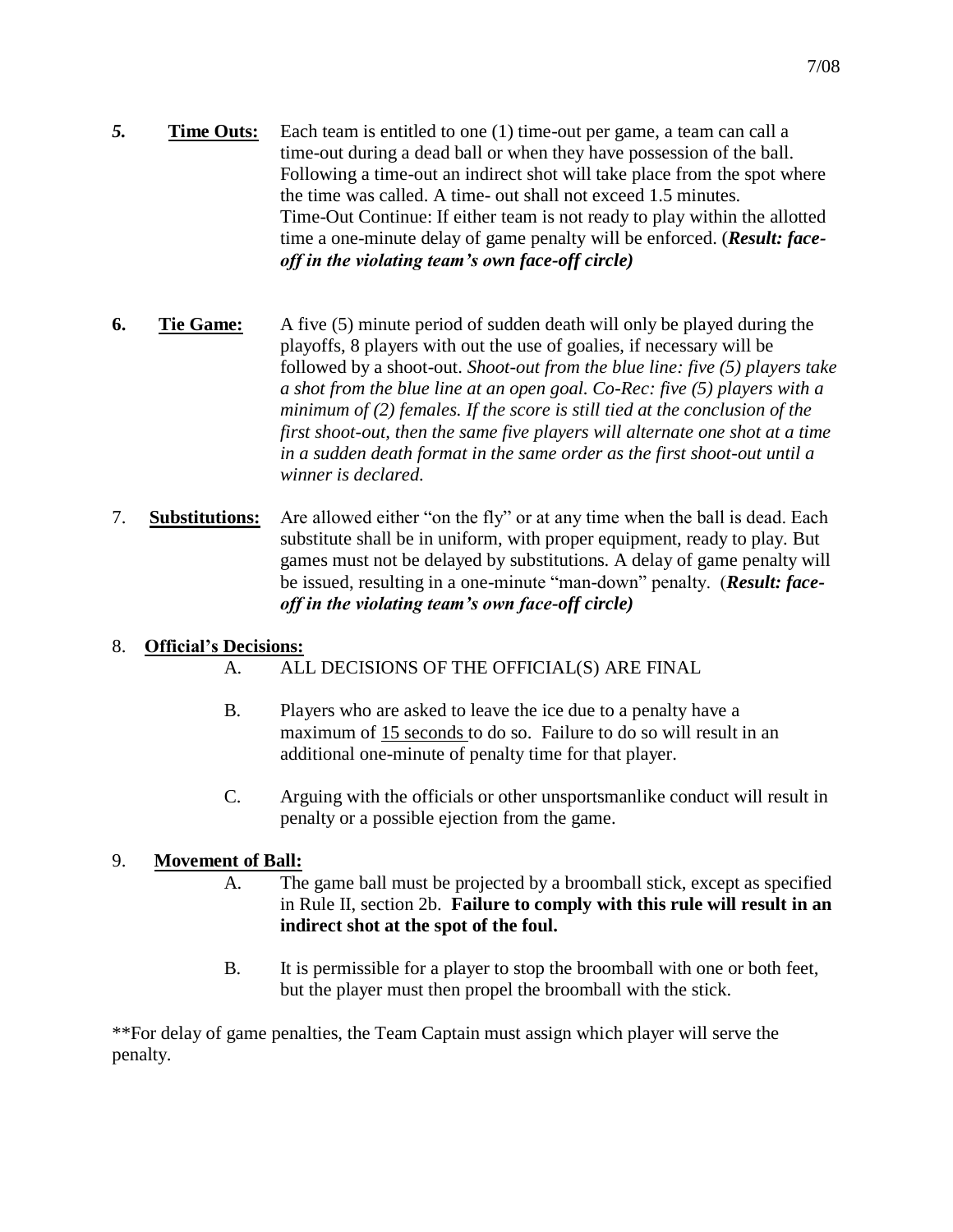## II. Infractions

\*\*Following all non face-off infractions, the opposing team will be awarded an indirect shot.

## 1. **Offsides:**

- A. The ball must be ahead of the attacking players while crossing the defensive team's BLUE LINE.
- B. After an Offside is called, a face-off will take place in the appropriate face-off circle

### 2. **Crease Play:**

- A. The goalie must stay within an 8-foot area around the goal.
- B. Offensive players may not have any part of their body or stick in the crease. (Result: an indirect shot by the opponent) A goal scored by the offensive while an offensive player is in the crease will be disallowed, unless the player was pushed by a defensive player into the crease.
- *C.* A defensive player other than the goalie may not stand within the crease. (This may result in a face-off. Continued violations may result in a 2 minute penalty.
- *D.* If a defensive player makes contact with the ball or interferes with an offensive player's attempt to score while in the crease, then the team will be penalized by awarding an uncontested penalty shot from the blue line.
- E. If the goalie traps or catches the ball, he/she must release it within 3 seconds If the goalie throws the ball it must be released to the side and NO FURTHER FORWARD THAN THE BLUE LINE. Violation will result in a face-off. If played with the broom, the goalie may direct the ball anywhere.
- F. A five (5) minute period of sudden death over time is played with 8 players and without the use of a goalie. If a defensive player makes contact with the ball or interferes with an offensive player's attempt to score while in the crease, then a penalty shot or goal can be awarded. No offensive player can play the ball while in the crease or while the ball is in the crease.

# **III. Penalties**

**Minor Penalty**: penalized player removed for 2 minutes during which time no substitute is permitted unless the penalized team is scored upon. Penalties carry over from one period to another including overtime.

**Major Penalty:** penalized player removed for 5 minutes during which time no substitute is permitted, not even if the penalized team is scored upon. (Two major penalties in the same game by one player results in an ejection)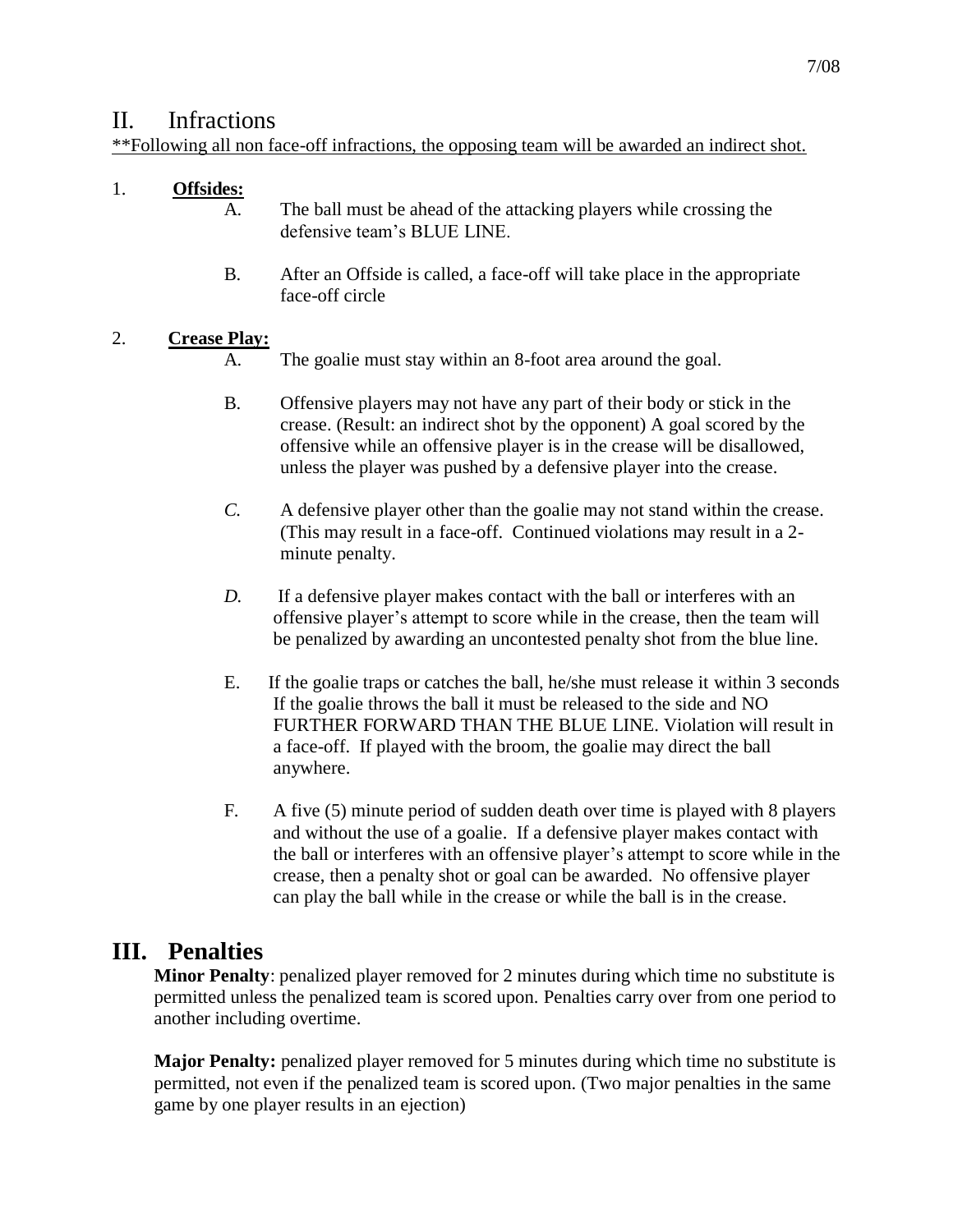**Game Penalty/Ejection:** Player must meet with the Coordinator of Campus Recreation or designee before being reinstated and the team plays a person down the remainder of the game.

#### **1. High Sticking:**

- A. Brooms cannot be raised above the waist either on the backswing, or follow through. **Result: 2-minute penalty and** *indirect shot from the spot of the foul.*
- B. Brooms cannot be used in any way to injure or strike another player. Failure to abide by this rule will result in an automatic ejection from the game and an indirect shot for the opposing team. *The player who is ejected will serve a one game suspension for their team's next game and the player must meet with the Coordinator Campus Recreation or designee before being reinstated*.

### 2. **Body Checking/Illegal Contact:**

- A. Any body-checking, hacking, elbowing, tripping, holding or other contact deemed severe by the official(s) and/or supervisor will result in a five minute penalty and possible ejection and/or suspension. *(Result: indirect shot from the spot of the foul)*
- B. Any player charged with fighting or striking any official or participant will be automatically suspended from the league and must meet with the Director of Campus Recreation before being reinstated to any Campus Recreation activity. In addition, the replacement player must sit for a fiveminute penalty before entering the game.

#### *3. Rules are subject to modification during the season as needed.*

## III. Equipment

- 1. **Game Ball, Jerseys, & Playing Equipment:** Campus Recreation will supply the game ball, jerseys, broomball sticks, helmets, and goalkeeping equipment for each team. Each player will check out equipment from the supervisor at the arena. A valid SUNY Oswego ID will be required for each player to check out his/her own equipment (i.e. stick, helmet, etc.). All equipment must be checked in with the Intramural Supervisor immediately following the game.
- 2. **Shoes: Clean Soft, rubber-soled sneakers are the only footwear permitted on the ice. All players must carry an extra pair of sneakers to the ice area, because it is important that mud and dirt not be tracked onto the ice. If this policy is not followed, players will not be permitted to play.**
- 3. **Pads:** The only pads allowed are soft, pliable knee or elbow pads or hockey shinguards worn in the appropriate location. Hockey gloves may be worn. Goalies may use a baseball or softball glove as their catching glove. All goalies must wear approved goalkeeping equipment.